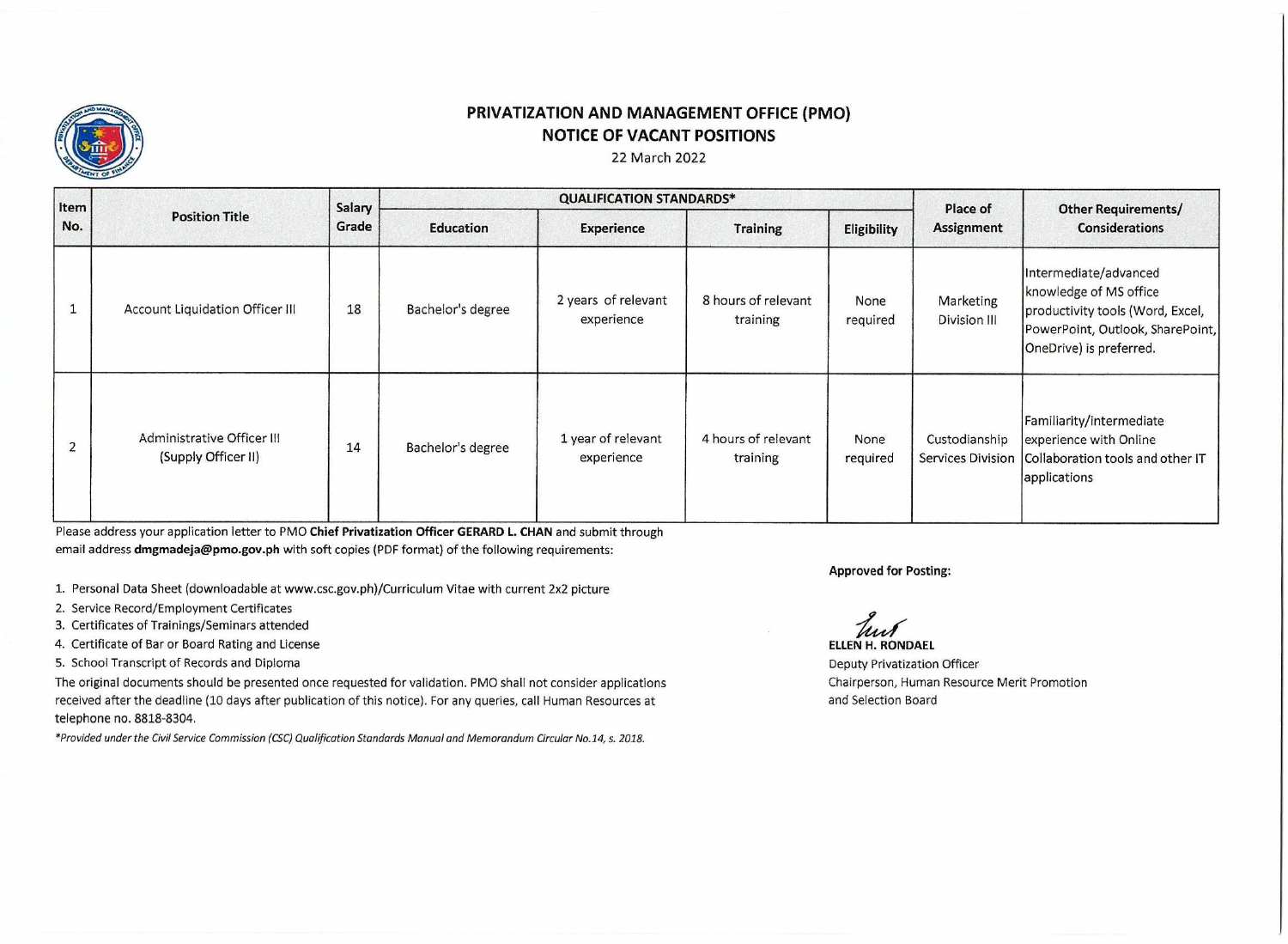| POSITION TITLE                  | BRIEF STATEMENT OF DUTIES AND RESPONSIBILITIES                                                                                                                                                                                                                                                                    |
|---------------------------------|-------------------------------------------------------------------------------------------------------------------------------------------------------------------------------------------------------------------------------------------------------------------------------------------------------------------|
| Account Liquidation Officer III | The Account Liquidation Officer (ALO) III will be tasked to do the following duties and submit such outputs to the ALO<br>IV/Information Technology Officer III (ITO III)/Deputy Privatization Officer (DPO) within the required time:                                                                            |
|                                 | 1. Update the latest appraisal-related information of accounts in the Asset Register Information System (ARIS).<br>2. Update the legal aspects of accounts in the ARIS which include case title, case number, nature of the case, its venue and<br>status.                                                        |
|                                 | 3. Update other information as indicated in the template of the National Asset Registry System (NARS).<br>4. Coordinate with concerned divisions all inquiries or clarifications.                                                                                                                                 |
|                                 | 5. Verify data provided by various divisions to its source documents and consolidate into the monitoring mechanism of ARIS.<br>6. Provide data analysis based on the information contained in the ARIS that can be used by top management in decision<br>making.                                                  |
|                                 | 7. Implement other tasks in accordance with the instructions of the ALO IV/ITO III/DPO within the required time.                                                                                                                                                                                                  |
|                                 |                                                                                                                                                                                                                                                                                                                   |
|                                 | The Account Liquidation Officer III will work under the ALO Team which is responsible for providing complete, accurate, and<br>reliable data from the ARIS for reporting purposes and providing data analyses that can support management's policies and<br>decisions in the performance of the agency's mandate. |